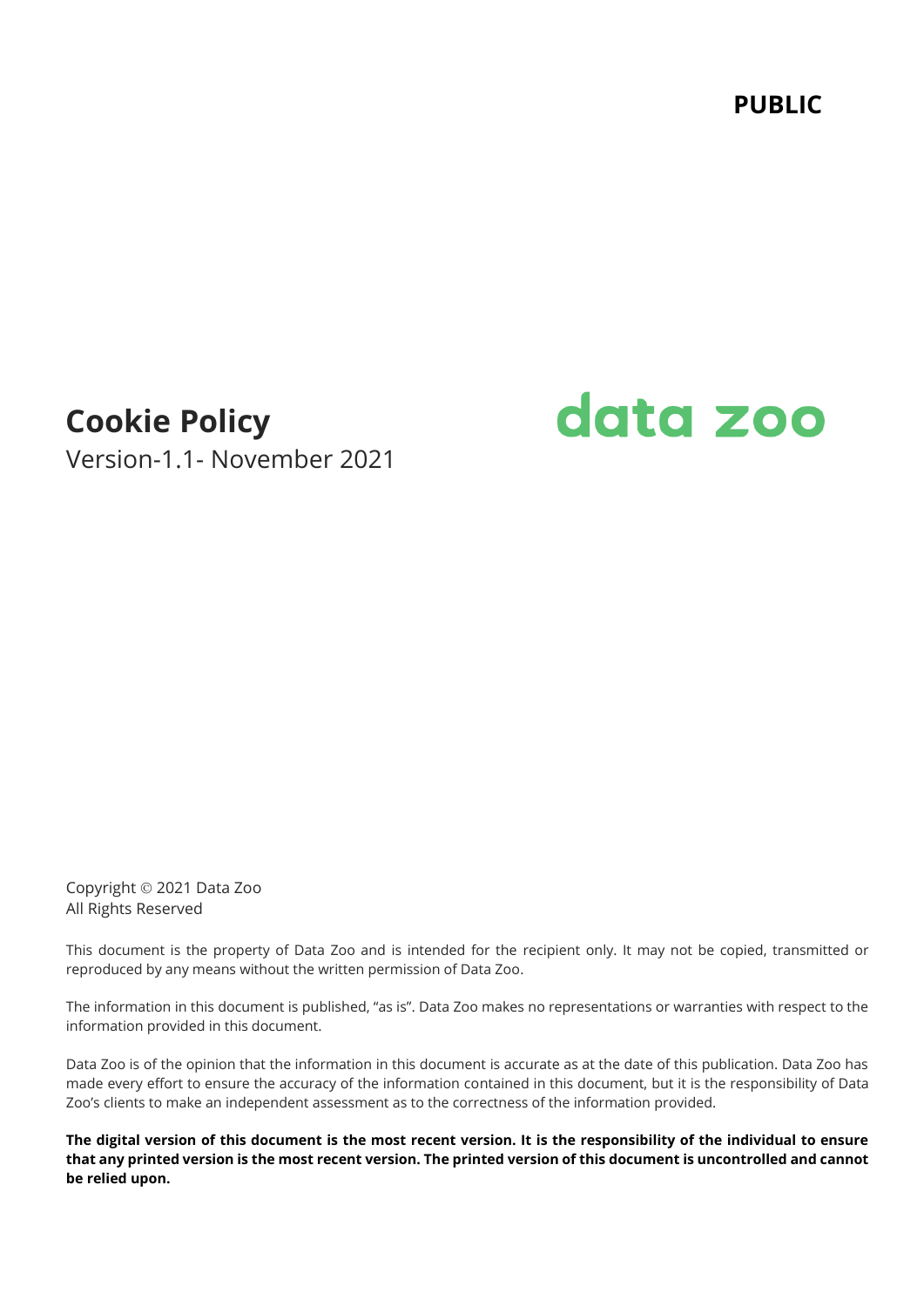#### **Terms and Definitions**

- "we", "us" and "our" refer to "Data Zoo" [Data Zoo Pty Ltd (ACN 146 612 553); Data Zoo Limited (CN3287828); Data Zoo Pte Ltd (UEN201718678C); Data Zoo LLC (001051597); and IDUX Pty Ltd (ACN 650 643 824)].
- "Staff" includes all of those who work under our control, including employees, contractors, interns etc. "Visitors", "you" or your" or "yours refers to anyone who visits our websites [\(www.datazoo.com](http://www.datazoo.com/) and [www.idux.com.au.](http://www.idux.com.au/)
- "Personal information" refers to information or data (linked or unlinked) that identifies an individual (directly or indirectly).

# **1. Purpose, Scope and Users**

This cookie policy explains what cookies are, how we use them and the types of cookies we use. It clarifies the information we collect using cookies and how that information is used, and how you can manage cookie settings. This policy is maintained by the ISMS Team jointly with the Head of Communications who are responsible for all aspects of the implementation and management of this procedure unless noted otherwise.

# **2. Cookie Policy**

We use cookies when you visit our websites. Cookies are small data files that are stored on browsers when you visit our websites that allow our websites to retrieve the information at a later time. The cookies enable us to monitor and improve the functionality, accuracy, and security of our websites, which offers you an enhanced and more positive user experience. Please note our IDUX website does not currently store any cookies of any sort. For more general information about cookies please visit [Cookiepedia.](https://cookiepedia.co.uk/)

#### **2.1. Types of Cookies**

Our websites only use the Functional and Marketing Cookies listed below to collect, use, and store your information. Functional Cookies as the name implies are used to ensure and improve the functionality of the website to make certain parts of the website work properly, Marketing/Tracking cookies are used to create user profiles to display advertising or to track the user on our website or across several websites for similar marketing purposes.

We offer our visitors the option to accept or reject cookies. From the privacy preference option users can set their preferences by selecting categories of cookies they want to allow. Below are the lists of each type of cookie currently utilised on our websites.

| Cookie Name              | Service             | <b>Function</b>                     | Type               | Purpose    |  |
|--------------------------|---------------------|-------------------------------------|--------------------|------------|--|
| WP DATA USER *           | Wordpress           | store user preferences              | <b>First Party</b> | Functional |  |
| wp-api-schema-model      | Wordpress           | store user preferences              | <b>First Party</b> | Functional |  |
| wordpress test cookie    | Wordpress           | read if cookies can be placed       | <b>First Party</b> | Functional |  |
| wp-settings-*            | Wordpress           | store user preferences              | <b>First Party</b> | Functional |  |
| wp-settings-time-*       | Wordpress           | store user preferences              | <b>First Party</b> | Functional |  |
| wordpress_logged_in_*    | Wordpress           | Checks if user has logged in        | <b>First Party</b> | Functional |  |
| sucuri cloudproxy uuid * | Wordpress           | Wordpress Firewall by Sucuri        | <b>First Party</b> | Functional |  |
| sucuric_prtmpcb          | Wordpress           | Wordpress Firewall by Sucuri        | <b>First Party</b> | Functional |  |
| _grecaptcha              | Google<br>reCaptcha | provide spam protection             | Third Party        | Functional |  |
| li_sugr                  | LinkedIn            | store browser details               | Third Party        | Functional |  |
| linkedin oauth           | LinkedIn            | provide functions across pages      | Third Party        | Functional |  |
| BizographicsOptOut       | LinkedIn            | Stores LinkedIn Privacy preferences | <b>Third Party</b> | Functional |  |

#### **2.1.1 Functional Cookies**

#### **2.1.2 Marketing Cookies**

| Cookie Name      | Service          | <b>Function</b>                        | Type               | Purpose            |
|------------------|------------------|----------------------------------------|--------------------|--------------------|
| rc::c            | Google reCaptcha | read and filter requests from bots     | Third Party        | Tracking/Marketing |
| rc::b            | Google reCaptcha | read and filter requests from bots     | Third Party        | Tracking/Marketing |
| rc::a            | Google reCaptcha | read and filter requests from bots     | Third Party        | Tracking/Marketing |
| UserMatchHistory | LinkedIn         | provide ad delivery or retargeting     | Third Party        | Marketing          |
| lidc             | LinkedIn         | store performed actions on the website | Third Party        | Marketing          |
| bscookie         | LinkedIn         | store performed actions on the website | Third Party        | <b>Marketing</b>   |
| X-LI-IDC         | LinkedIn         | provide functions across pages         | <b>Third Party</b> | Marketing          |